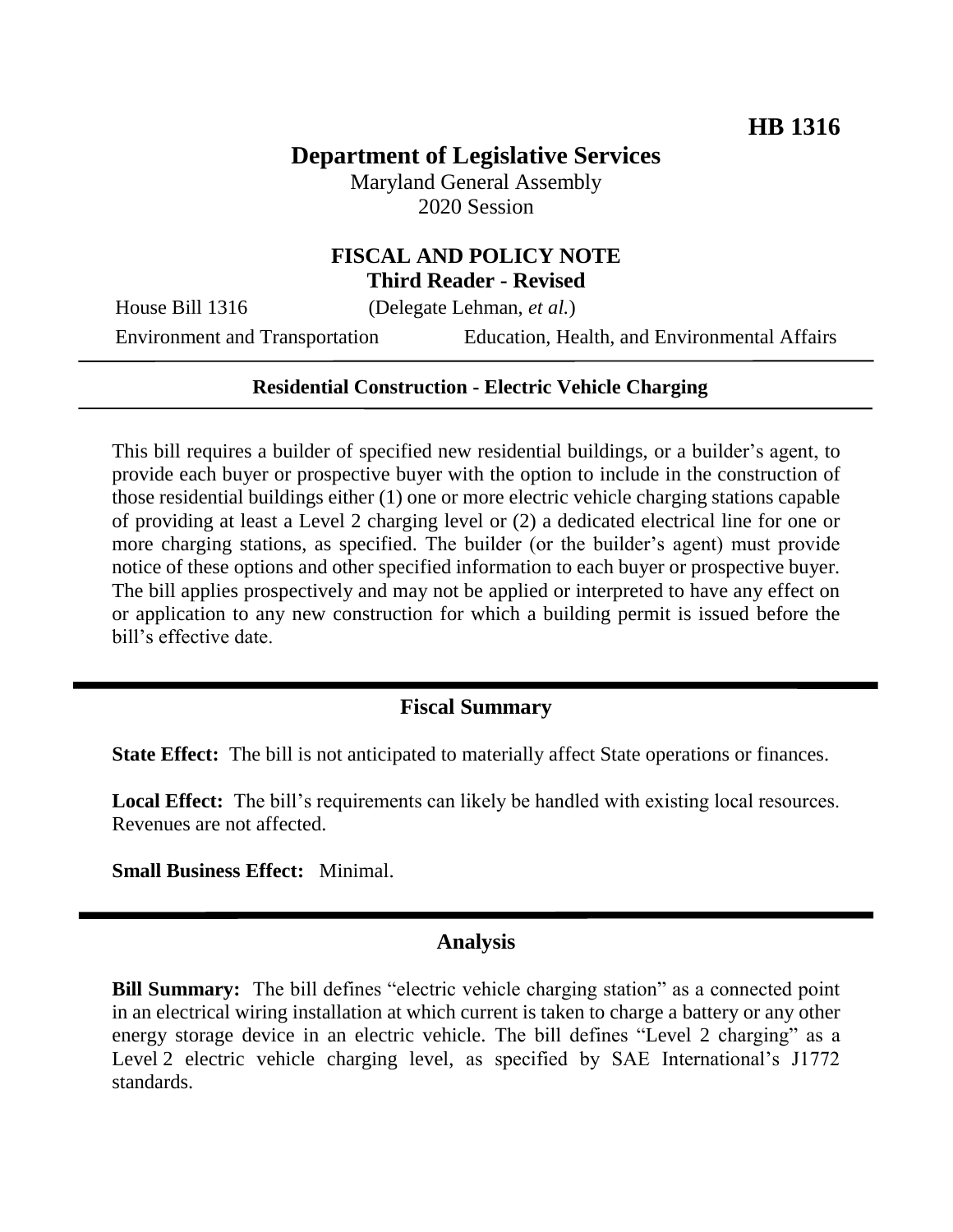The bill applies to the construction of new housing units, including single-family detached homes and townhouses. If the construction of one or more new housing units includes at least one garage, carport, or driveway for *each* housing unit, the builder or the builder's agent must provide each buyer or prospective buyer with the option to include in or on the garage, carport, or driveway (1) an electric vehicle charging station capable of providing at least Level 2 charging or (2) a dedicated electric line of sufficient voltage to support the later addition of an electric vehicle charging station capable of providing at least Level 2 charging. The builder or the builder's agent must give to each buyer or prospective buyer notice of these options in addition to specific information about any available rebate programs related to the purchase or installation of electric vehicle charging stations.

# **Current Law/Background:**

# *Electric Vehicle Charging Stations in Maryland*

According a U.S. Department of Energy [report,](https://afdc.energy.gov/stations/states) as of February 2020, Maryland has more than 650 public electric vehicle charging stations and 1,900 charging outlets, which ranks ninth in the United States in terms of the number of charging stations per state. The U.S. Department of Energy also reports that the average cost of a residential Level 2 electronic charging vehicle station ranges from \$500 to \$2,000 before installation or any incentives.

# *Sales of Plug-in Vehicles*

Plug-in vehicles, which include hybrid-electric vehicles (*e.g.,* the Chevrolet Volt) and vehicles without gasoline-powered motors (*e.g.,* the Nissan Leaf and Tesla), have experienced a recent resurgence in popularity that has led to commercialization of more than two dozen vehicle models from major manufacturers. Although plug-in electric vehicles represent a small percentage of total vehicle sales, the rate of growth in sales for these vehicles has generally been significant.

The Maryland Clean Cars Act of 2007 requires Maryland to adopt a Zero Emissions Vehicle program applicable to vehicles beginning in model year 2011. State regulations require manufacturers to comply with California Zero Emission Vehicle Requirements, which generally rely on the use of a system of credits to ensure that a sufficient number of low- and zero-emission vehicles are sold.

According to data from the Motor Vehicle Administration and the Maryland Electric Vehicle Infrastructure Council (EVIC), only 1 plug-in electric vehicle was registered in Maryland in fiscal 2010, 72 plug-in electric vehicles were registered in fiscal 2011, and 2,597 plug-in electric vehicles were registered in fiscal 2012. Although the number of new registrations for plug-in electric vehicles dropped sharply in fiscal 2013 (with

HB 1316/ Page 2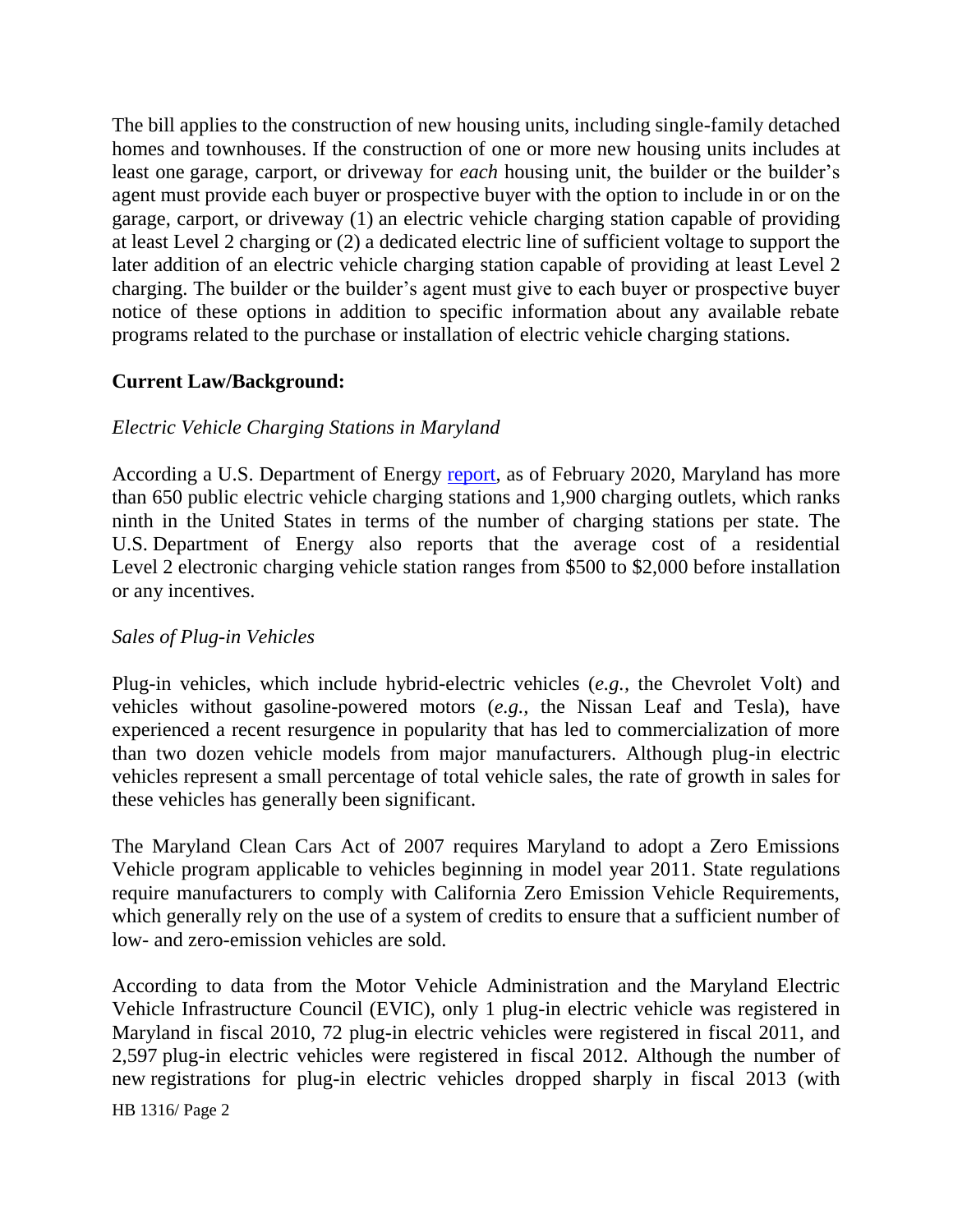2,727 total registered electric vehicles), a sharp increase occurred once again in fiscal 2014 and the first half of fiscal 2015. According to EVIC data, in fiscal 2018, the most recent year for which data is available, there were 9,325 plug-in electric vehicles registered in Maryland.

#### *Implementation of Maryland Electric Vehicle Infrastructure Council Recommendations*

Chapters 400 and 401 of 2011 established EVIC and required it to develop a plan to expand the adoption of electric vehicles and develop an infrastructure charging network. In its final report issued in December 2012, the council issued several recommendations, including (1) extending EVIC through June 2015; (2) increasing the amount of zero-emission State fleet vehicle purchases to 10% by 2020 and at least 25% by 2025; (3) establishing a grant program for electric vehicle support equipment installation and procurement of transaction management software for multiunit dwellings; and (4) extending the recharging equipment tax credit through December 2016 and the qualified electric vehicle excise tax credit to July 1, 2016.

To implement EVIC's recommendations, Chapters 64 and 65 of 2013 extended EVIC through June 2015. Further, Chapters 359 and 360 of 2014 extended the termination date of the tax credit program through fiscal 2017, altered the value of the tax credits, and replaced the electric vehicle recharging equipment income tax credit with a rebate program. Chapter 378 of 2015 subsequently extended EVIC to June 30, 2020, and shifted the reporting deadline to December 1 of each year, with a final report due June 30, 2020.

One of the recommendations in EVIC's 201[8 annual report](http://www.mdot.maryland.gov/newMDOT/Planning/Electric_Vehicle/Documents/FINAL_2018_EVIC_Report_3-2019.pdf) was to advocate for the revision of local zoning and planning codes to require plug-in electric vehicle parking spaces in new developments.

# *Maryland Strategic Energy Investment Fund*

Chapters 127 and 128 of 2008 established the Maryland Strategic Energy Investment Fund (SEIF) with the intent to decrease energy demand and increase energy supply to promote affordable, reliable, and clean energy. Historically, the main source of funding for SEIF has been proceeds from the sale of carbon allowances under the Regional Greenhouse Gas Initiative. In recent years, however, SEIF has also received funds from the Exelon-Constellation/Pepco merger settlements, other Public Service Commission orders, and alternative compliance payments from entities that are required to comply with the State's renewable energy portfolio standard.

According to the SEIF [fiscal 2019](https://energy.maryland.gov/Reports/FY19%20SEIF%20Annual%20Report.pdf) annual report, SEIF supports multiple Maryland Energy Administration (MEA) incentive programs to reduce petroleum use and increase the number of alternative fueled vehicles and the amount of alternative fuel refueling/charging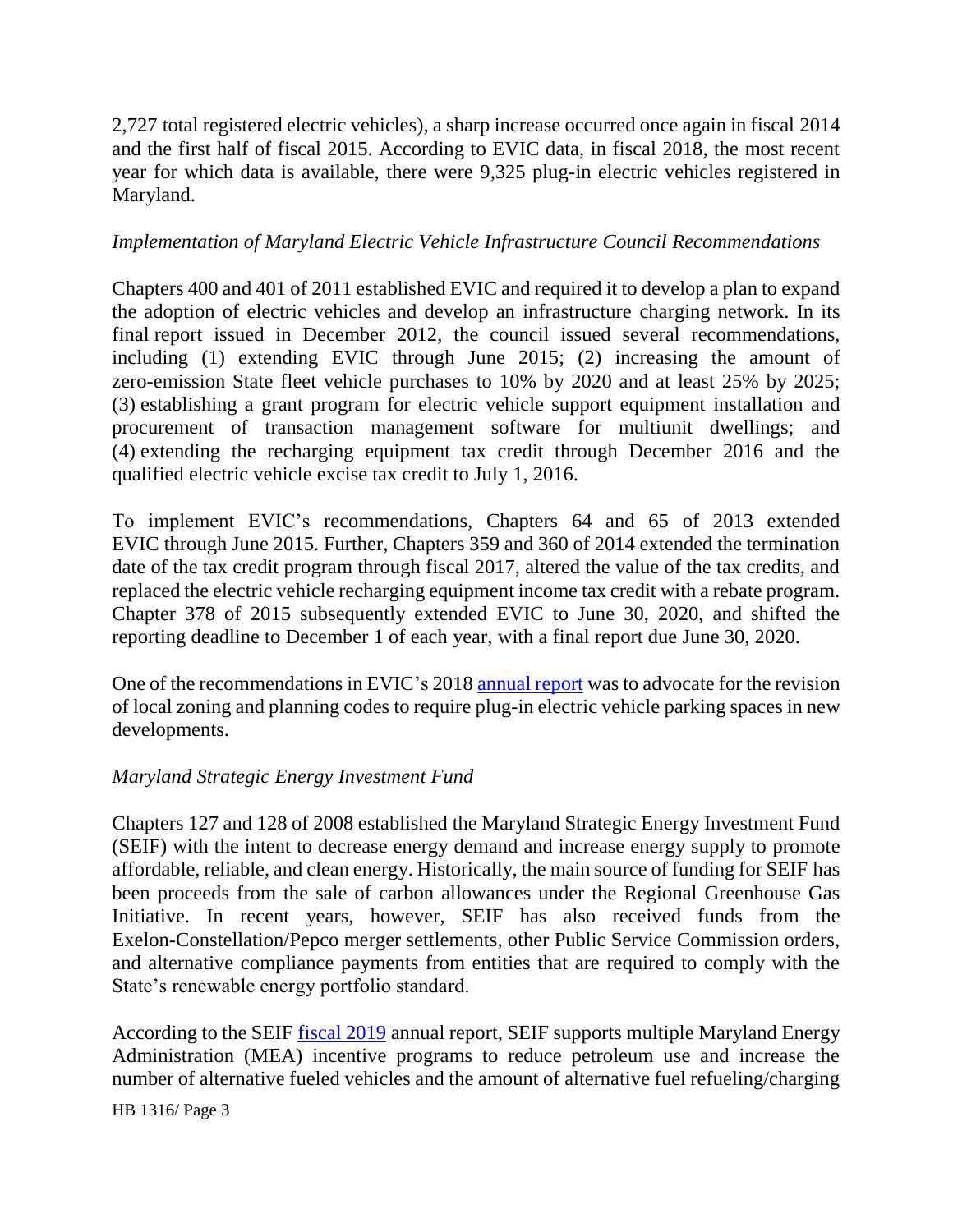infrastructure in the State. Relevant programs include the Electric Vehicle Recharging Equipment (EVRE) Rebate Program and the Alternative Fuel Infrastructure Program. Beneficiaries include homeowners, businesses, nonprofits, and State and local government entities that install alternative fuel refueling/charging infrastructure or purchase alternative fueled vehicles. In fiscal 2019, SEIF provided 1,050 electric vehicle charger rebates through EVRE.

#### *Electric Vehicle Recharging Equipment Rebate Program*

Chapter 402 of 2011 established the electric vehicle recharging equipment tax credit program. In each year, the tax credits issued could not exceed (1) \$400,000 in tax year 2011; (2) \$500,000 in tax year 2012; and (3) \$600,000 in tax year 2013.

Chapter 389 of 2013 extended the tax credit program through tax year 2016, maintaining the maximum credit limitation at \$600,000. SEIF revenues were transferred to the general fund to offset the revenue loss from the tax credit in each of these years.

Chapters 359 and 360 of 2014 replaced the tax credit with a rebate program beginning in fiscal 2015. The total amount of rebates was limited to \$600,000. Chapters 362 and 363 of 2017 extended the rebate program through fiscal 2020, generally decreased the value of the rebates, and increased to \$1.2 million the maximum amount of rebates that could be awarded in each fiscal year.

MEA indicates that in fiscal 2019, it awarded the maximum \$1.2 million in rebates by mid-February 2019. The agency used approximately \$475,000, or 40% of the program's fiscal 2020 funding, to issue rebates to applicants who were on a waitlist from fiscal 2019. MEA has awarded the maximum amount of authorized rebates in fiscal 2020 and is developing a waitlist for applicants who have not received rebates.

# **Additional Information**

**Prior Introductions:** None.

**Designated Cross File:** None.

**Information Source(s):** Baltimore City; Montgomery and Prince George's counties; City of Bowie; Department of Housing and Community Development; Maryland Energy Administration; U.S. Department of Energy; Maryland Department of Labor; Department of Legislative Services